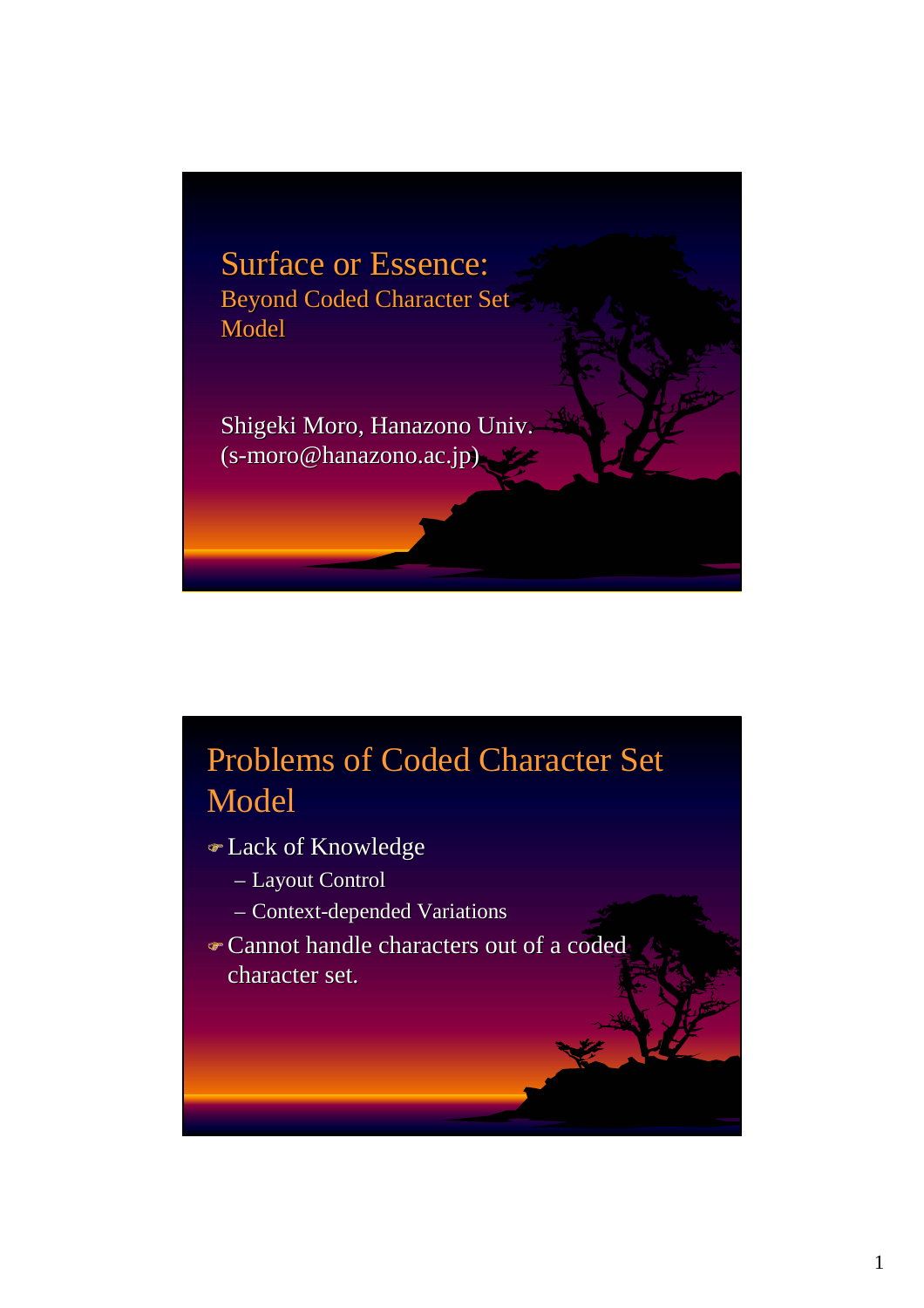#### Essentialism of Unicode (1)

- 10 Unicode Design Principles (*Unicode 4.0*, p.14)
	- 1. Universality
	- 2. Efficiency
	- 3. Characters, Not Glyphs
	- 4. Semantics
	- 5. Plain Text
	- 6. Logical Order
	- 7. Unification
	- 8. Dynamic Composition
	- 9. Equivalent Sequences
	- 10. Convertibility

#### Essentialism of Unicode (2)

- Definition of *character* (1)
	- $-$  "Characters are the abstract representations of the smallest components of written language that have semantic value.  $(...)$  Characters represented by code points... The Unicode Standard deals only with character codes." (ibid, p.15)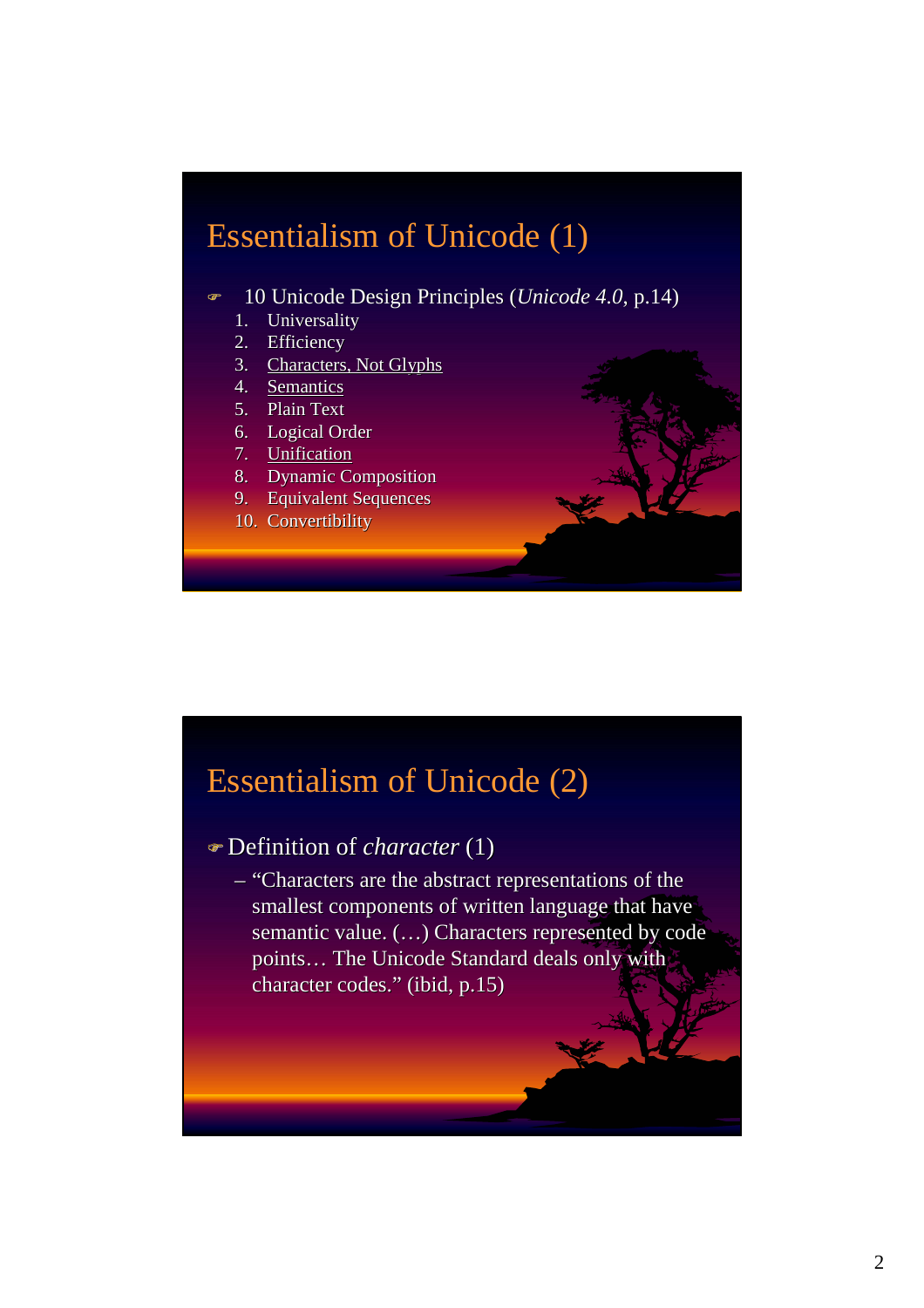### Essentialism of Unicode (3)

#### )Definition of Definition of *character character* (2)

 $-$  "Characters have well defined semantics. Characters property tables are provided for use in parsing, sorting, and other algorithm requiring semantic knowledge about the code points." (ibid.,  $p.17$ )

#### Essentialism of Unicode (4)

- $\bullet$  Aristotle's Essentialism
	- $-$  "A definition is an account ( $logos$ ) that signifies an essence." (*Topics*, 102a3)
	- $-$  "The formula (*logos*) of the essence of *x* is a formula in which  $x$  itself does not appear but which expresses (*legonti*) *x*." (*Metaphysics*, 1029bl9-20)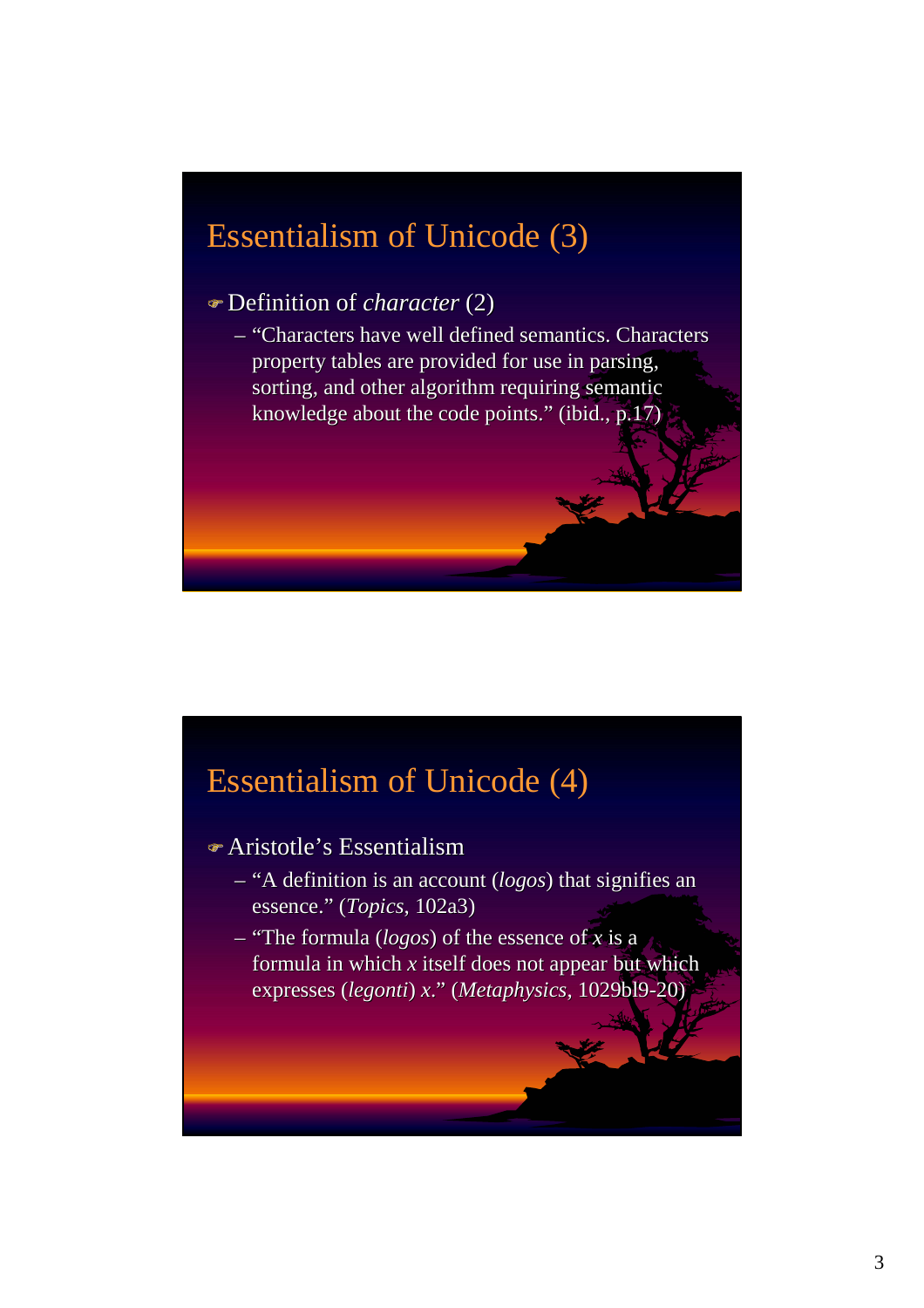# Reason of Essentialism )If a context changes, glyphs etc. will also If a context changes, glyphs etc. will also change. )Characters can cross contexts. Characters can cross contexts.

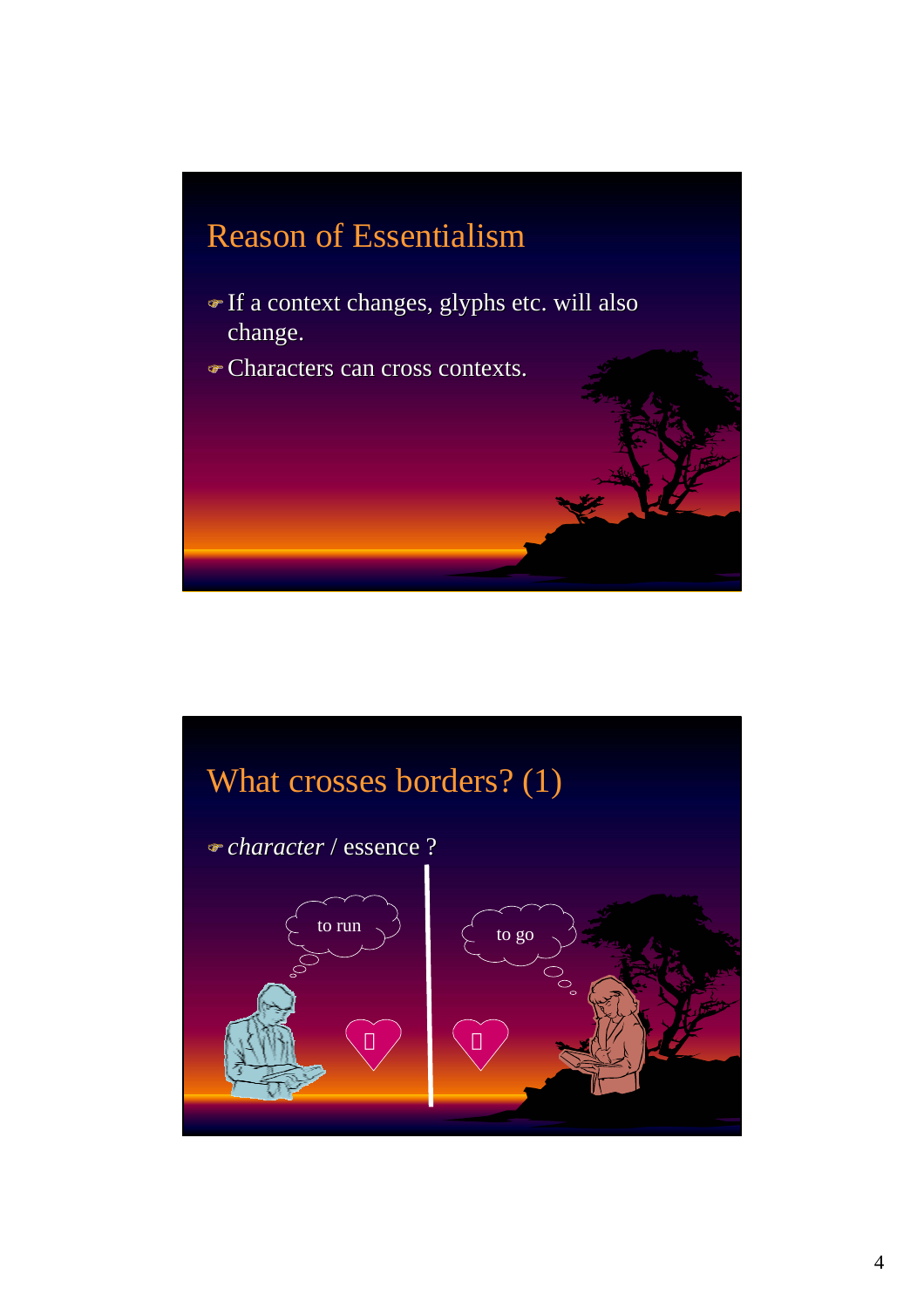

#### Derrida's Theory of écriture

)*polysémie*

- Polysemy which essence has
- )*dissémination mination*
	- $-$  Footprints which it left when écriture passed contexts

 $\blacktriangleright$  The simplicity of a character is always earlier than the polysemy of a character.  $\blacktriangleright$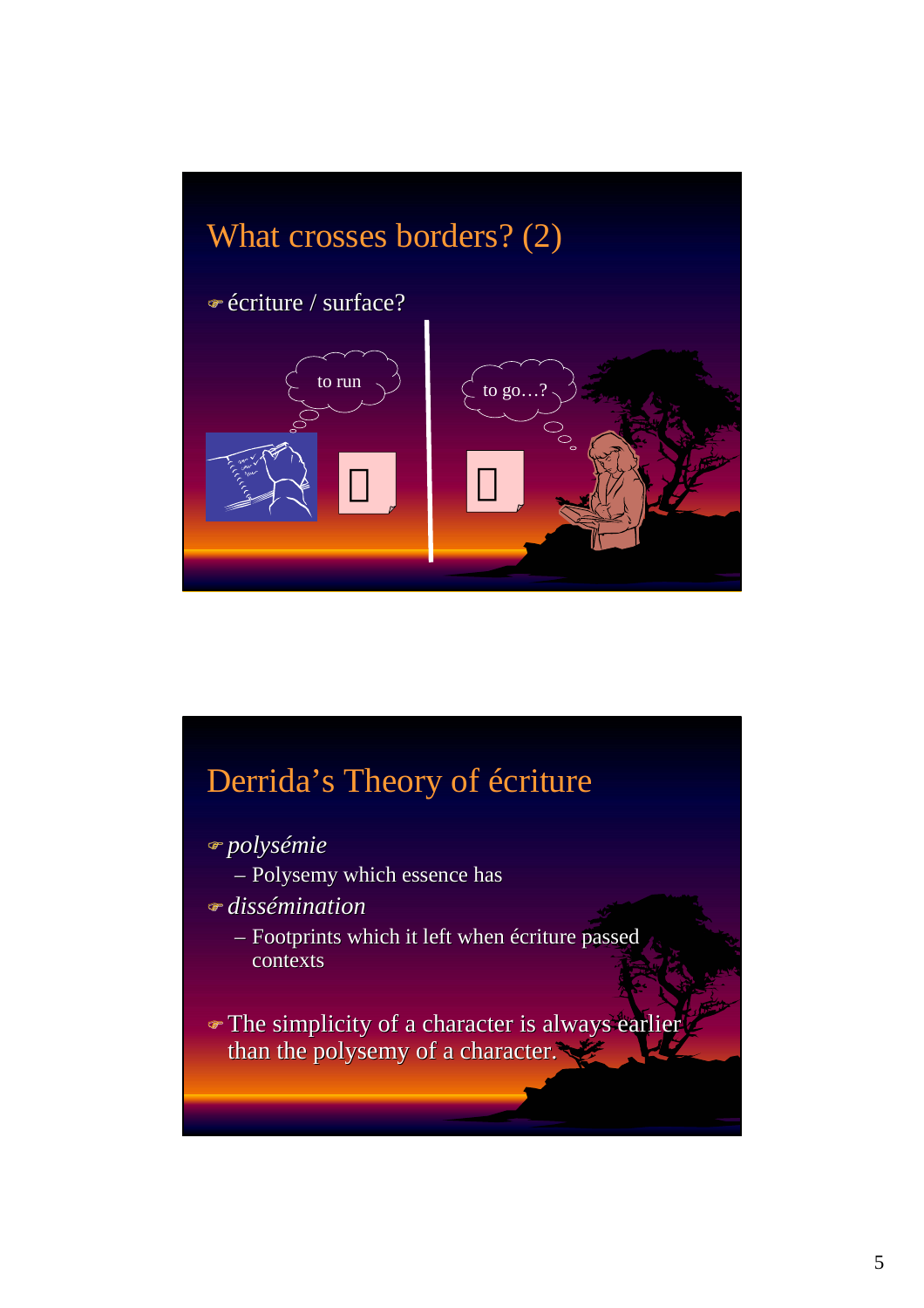

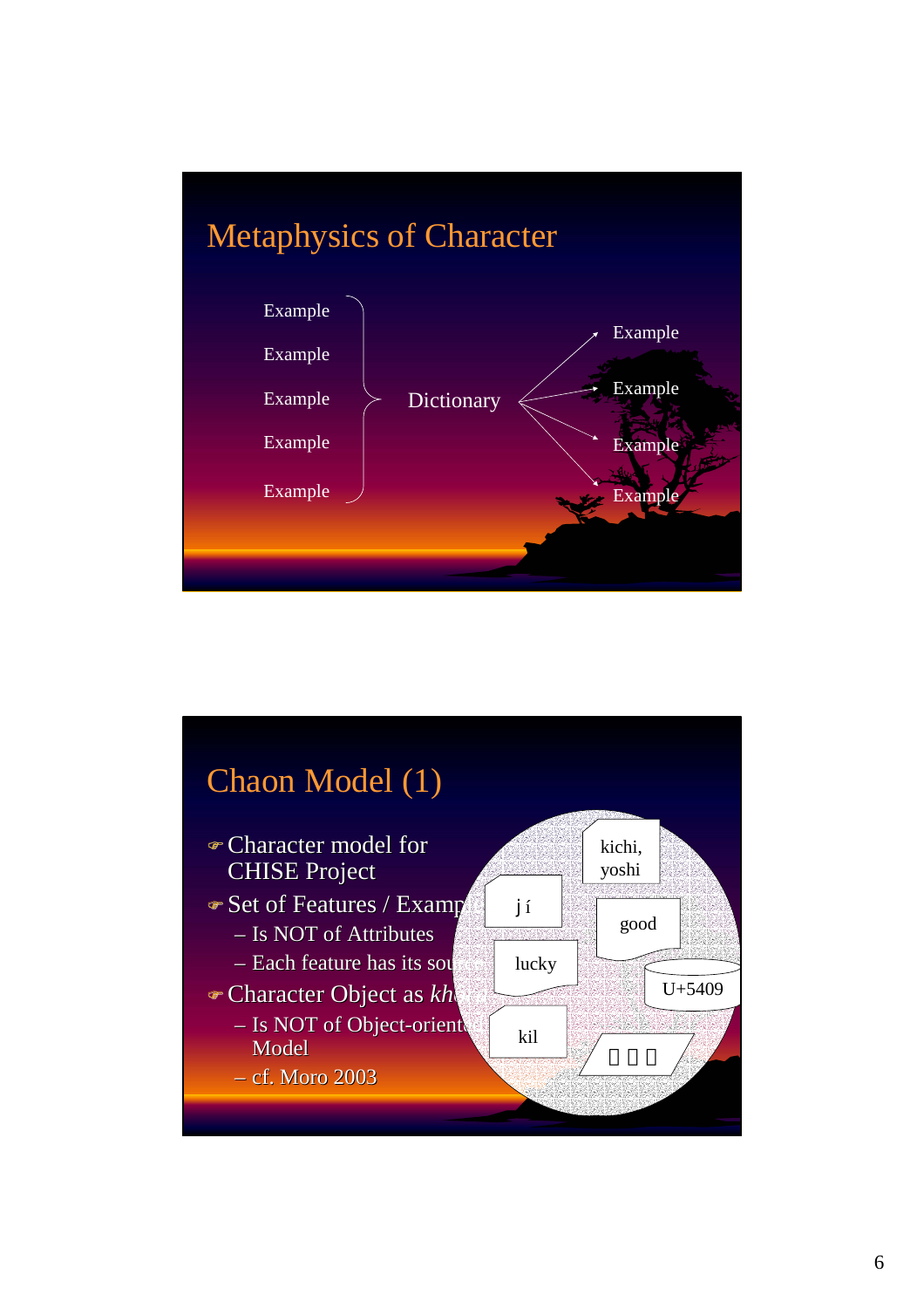

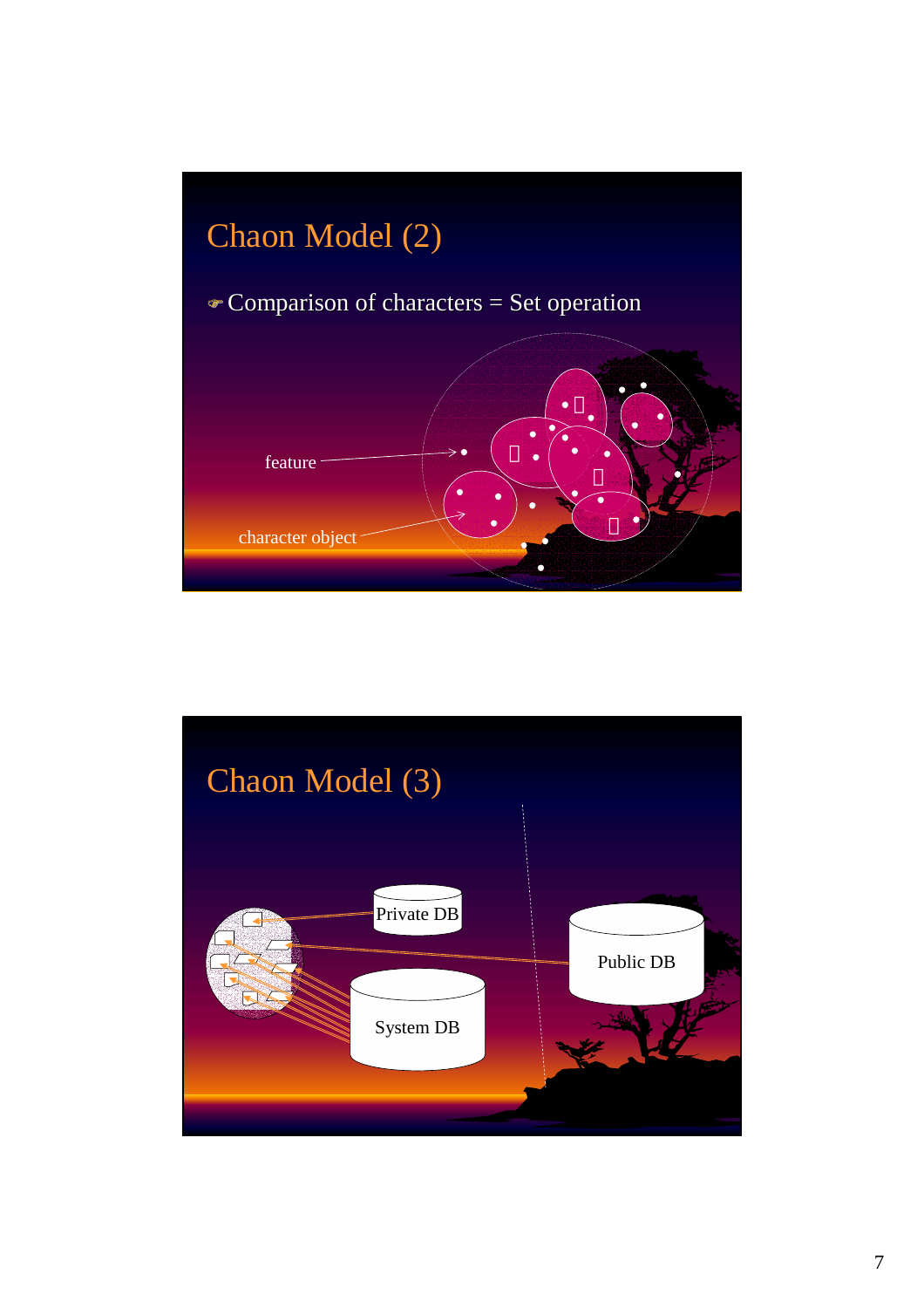

## Join CHISE Project !

- CHISE Project (http://cvs.m17n.org/chise/)
	- $-$  Open source development
		- Character Databases
		- XEmacs CHISE
		- libchise
		- Ruby/CHISE
		- Perl/CHISE
		- /CHISE
		- KAGE
	- $-$  Mailing lists (Japanese / English)